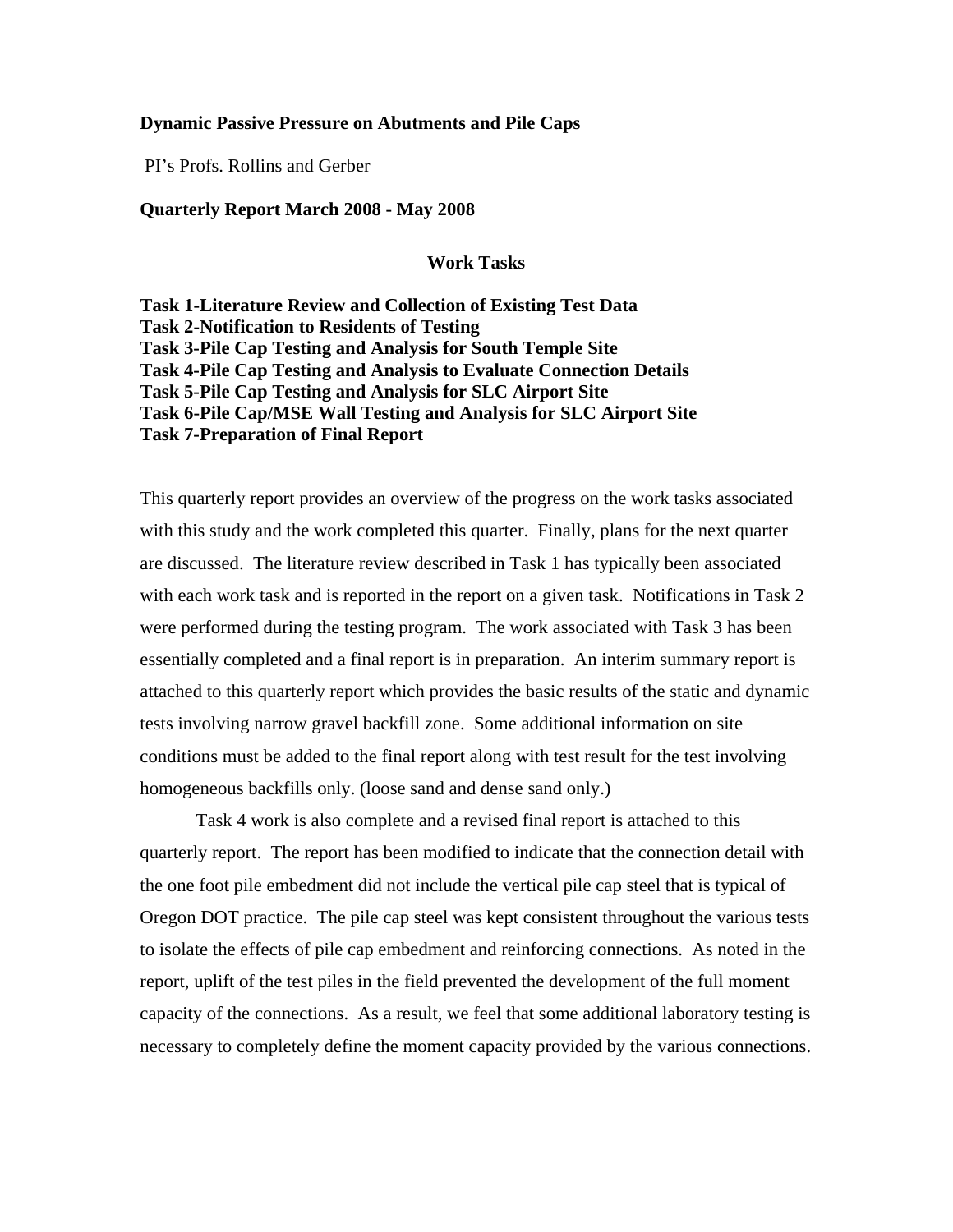We would appreciate the opportunity to discuss this matter with the technical advisory committee in the future.

 Task 6 testing and analysis is complete and a final report is under preparation. An interim summary report is attached to this quarterly report. Some additional information regarding geotechnical site conditions will be added to the final report along with data analysis associated with strain measurement on the MSE reinforcing straps. Utah and California TAC members have suggested that additional testing involving skewed pile caps with MSE wingwalls would be desirable since the test set-up is still available and additional testing can be performed with a minimum cost. We also feel that one additional test on the pile cap with additional of conventional wingwalls would provide a very useful comparison with the test involving MSE wingwalls. We would appreciate the opportunity to discuss the potential for expanding the scope of the study with the technical advisory committee members in the future.

 During this quarter, work has continued on processing the cyclic/dynamic test results associated with work task 5. Other work associated with this task has included 1) analysis of data from pressure plates on the pile cap face to determine the distribution of earth pressures within the backfill and 2) analysis of data from string potentiometers extending from the pile cap to points within the backfill in order to determine the distribution of compression strain within the backfill during loading.

The cyclic/dynamic response of the pile cap is being assessed by examining loaddisplacement loops from both cycling of the load actuator and operation of the eccentric mass shaker. Fig. 1 through Fig. 10 show results from cyclic loading by the actuator. These figures show the magnitude of the cyclic displacement (peak-to-peak amplitudes can be found by doubling the values shown) as well as the associated stiffness and damping. Generally, the hysteresis or equivalent viscous damping exhibited by these low frequency  $\left(\sim 0.75 \text{ Hz}\right)$  load-displacement loops is on the order of 15 to 30%.

The dynamic viscous damping associated with loadings from the eccentric mass shaker has been interpreted using the half-power bandwidth method. The damped natural period of the pile-cap-backfill system, as determined from peak dynamic displacement amplitudes normalized by shaker force, varied from 5.5 to 8 Hz, generally increasing with the stiffness of the backfill conditions. As shown in Fig. 11 through Fig. 18, the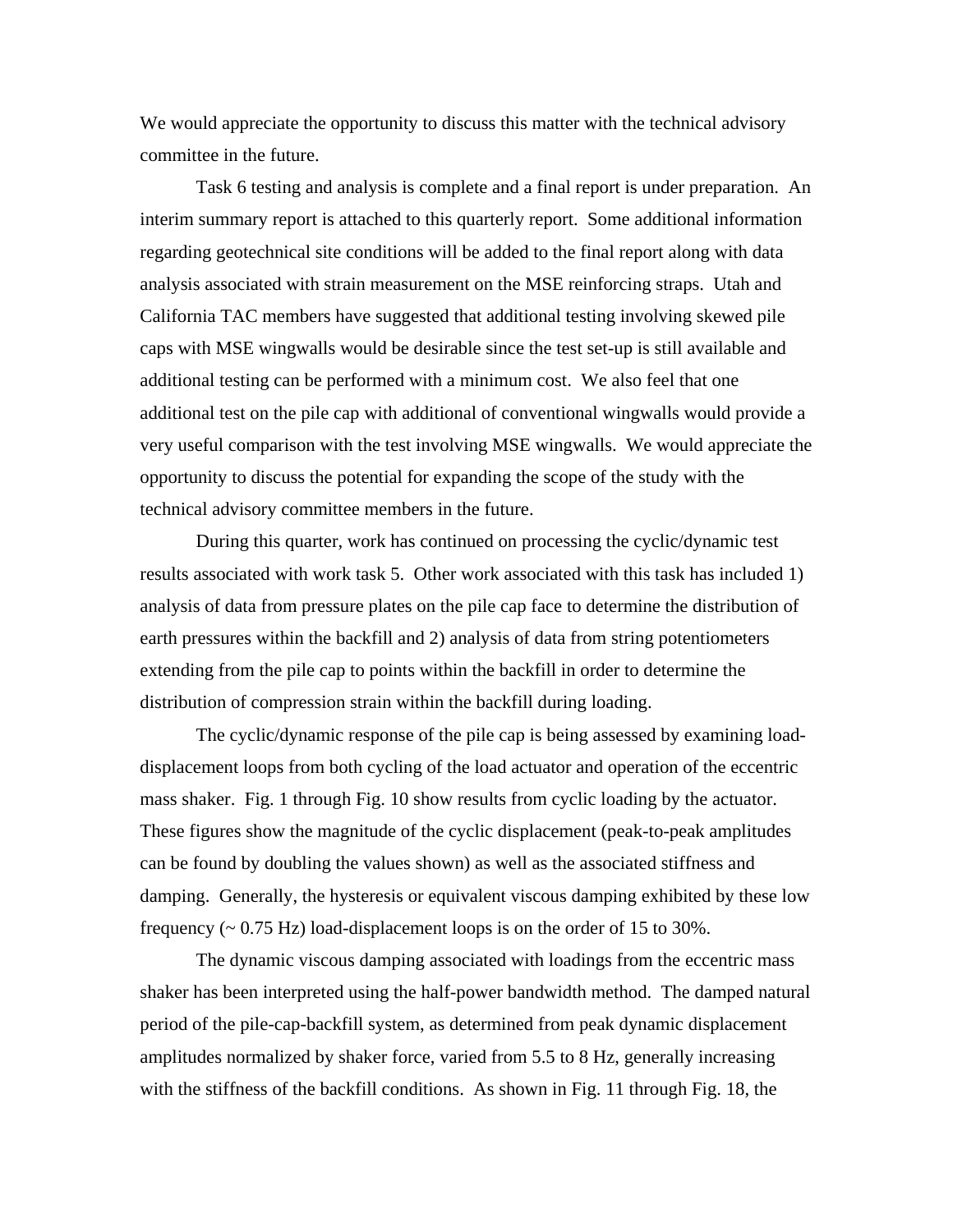amount of damping for the pile cap-backfill system is relatively constant for all displacement levels and backfill conditions, being on the order of 40 to 45%.

Passive earth pressure distributions were developed from the pressure cell data for each of the backfill conditions. The resulting distributions are shown as a function of pile cap displacement level in Fig. 19 through Fig. 26. Some of the profiles, particularly those with the fine gravel backfill, exhibit significant variations from the equivalent fluid pressure distribution commonly assumed. These variations are believed to be attributable in part to effects of cohesion and, in the case of the partial-width gravel backfills, potential interactions between the two soil types. To help assess the accuracy of the distributions, the pressure distributions occurring at the end of each incremental push of the cap were converted to equivalent forces using the tributary area for each pressure cell. These forces were then compared to the passive force acting of the pile cap (calculated using the measured actuator loads minus the baseline response of the cap without any backfill pressure). A preliminary summary of these results is shown in Fig 27. In general, the pressure cell-based forces are 60% to 70% of the passive earth forces. A number of individuals have noted the difficulty of obtaining representative pressures from earth pressure cells under all load conditions. Systemic differences may be attributable in part to differing pressure conditions outside the spatial coverage provided by the pressure cells. Also affecting the contact pressure on the pile cap face is the soil resistance acting in three dimensions and the relative rigidity of the pile cap.

String potentiometers extending horizontally from the face of the pile cap to points on the backfill surface were used in order to evaluate the distribution of compression strain within the backfill during loading. Fig. 28 and Fig. 29 illustrate results from the dense clean sand backfill condition. It can be observed that the backfill located more than 18 feet away from the pile cap is affected by the moving pile cap. In Fig. 29, average compressive strains are shown for discrete increments of distance away from the pile cap face, and it can be seen that those strains are highest within the 2 feet closest to the cap, and then very rapidly become uniform at greater distances. The amount of strain increases for all distances monitored as pile cap displacement increases.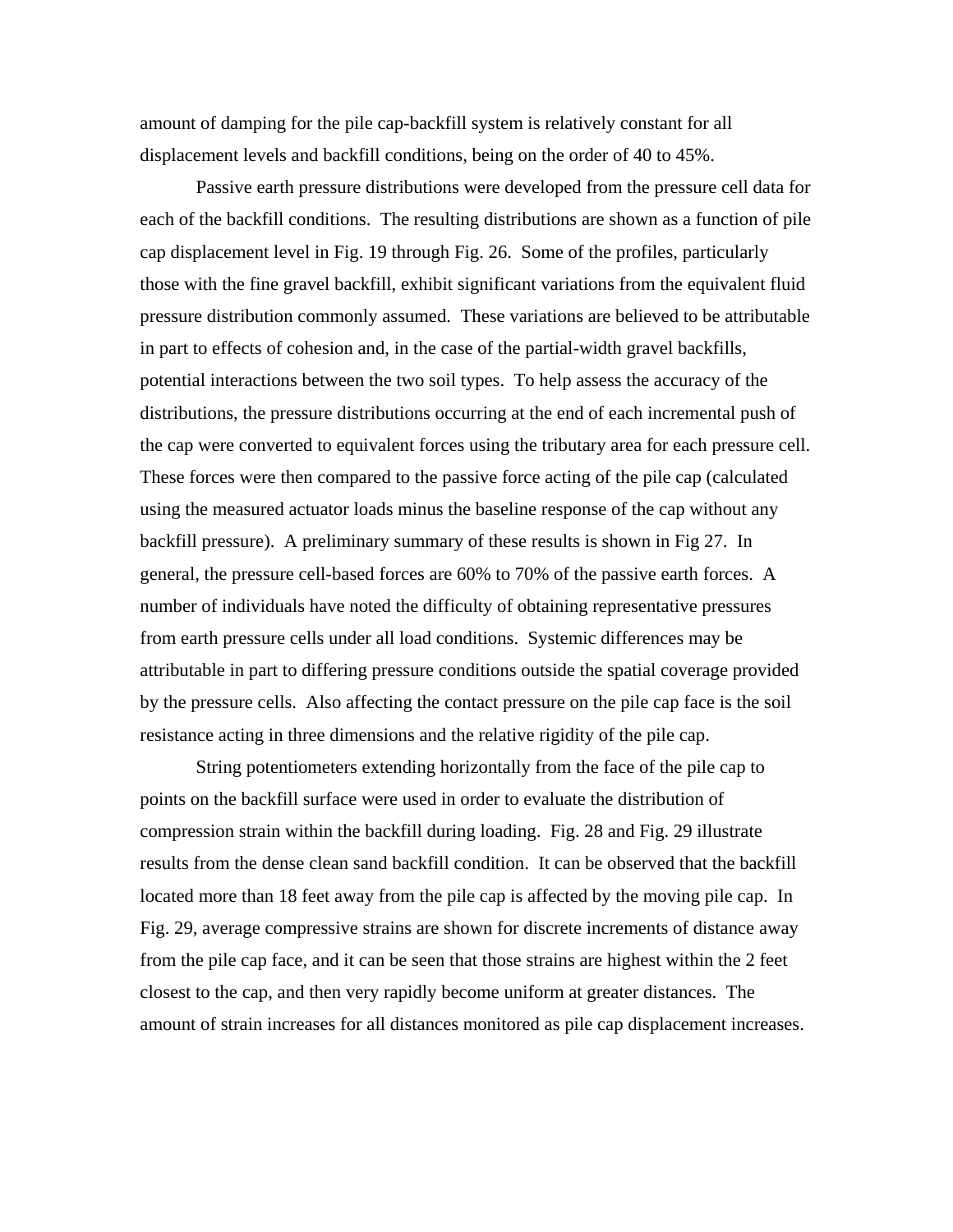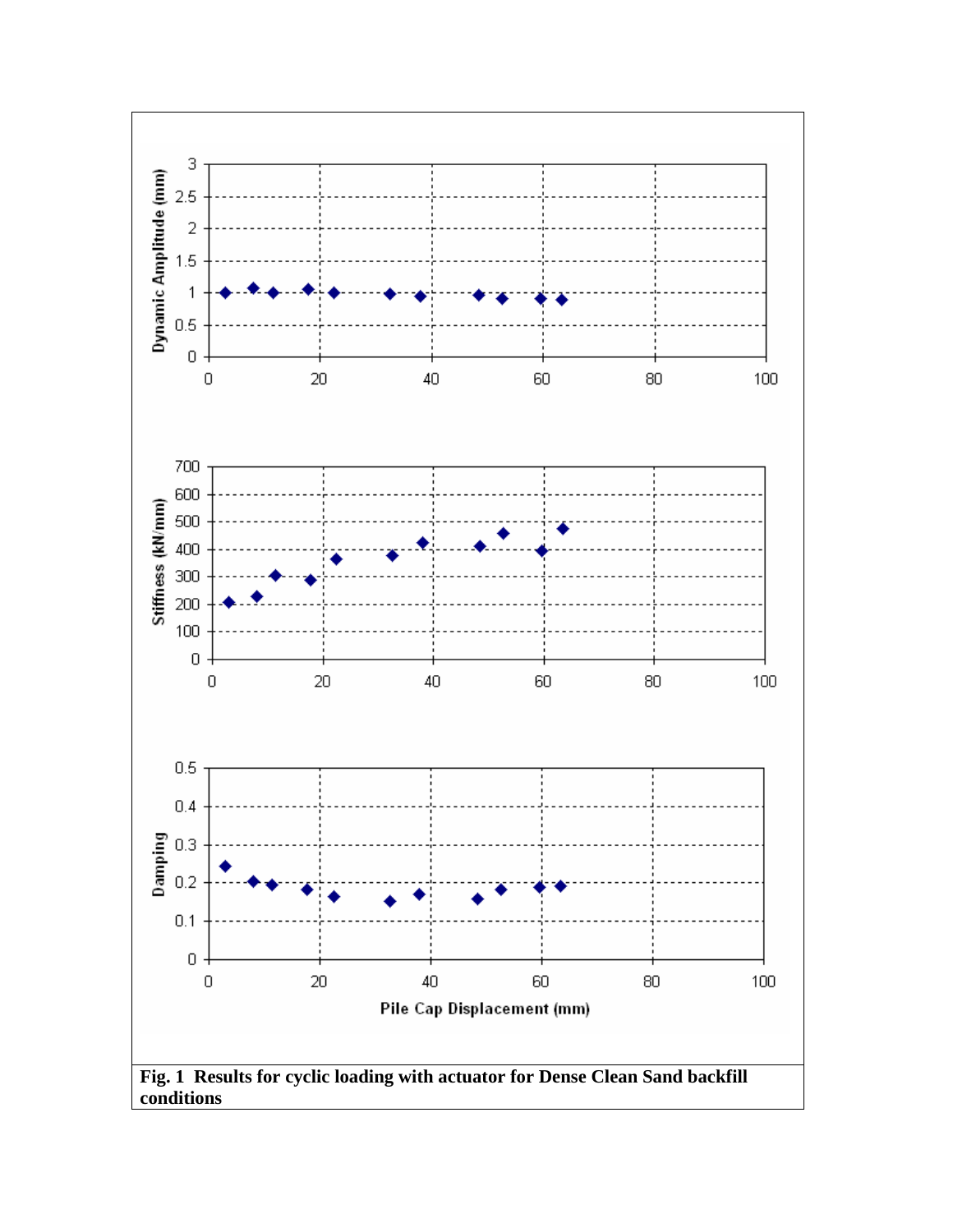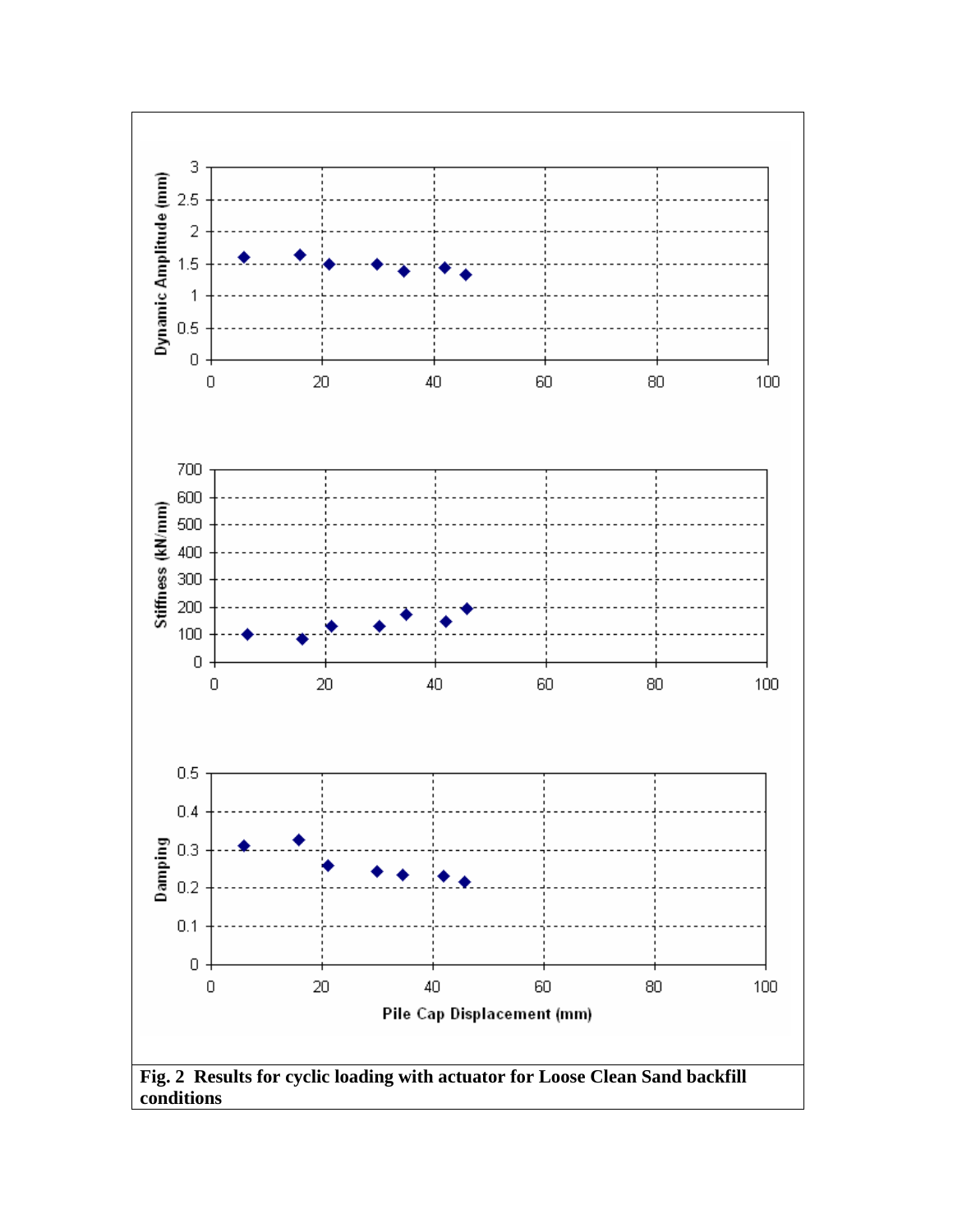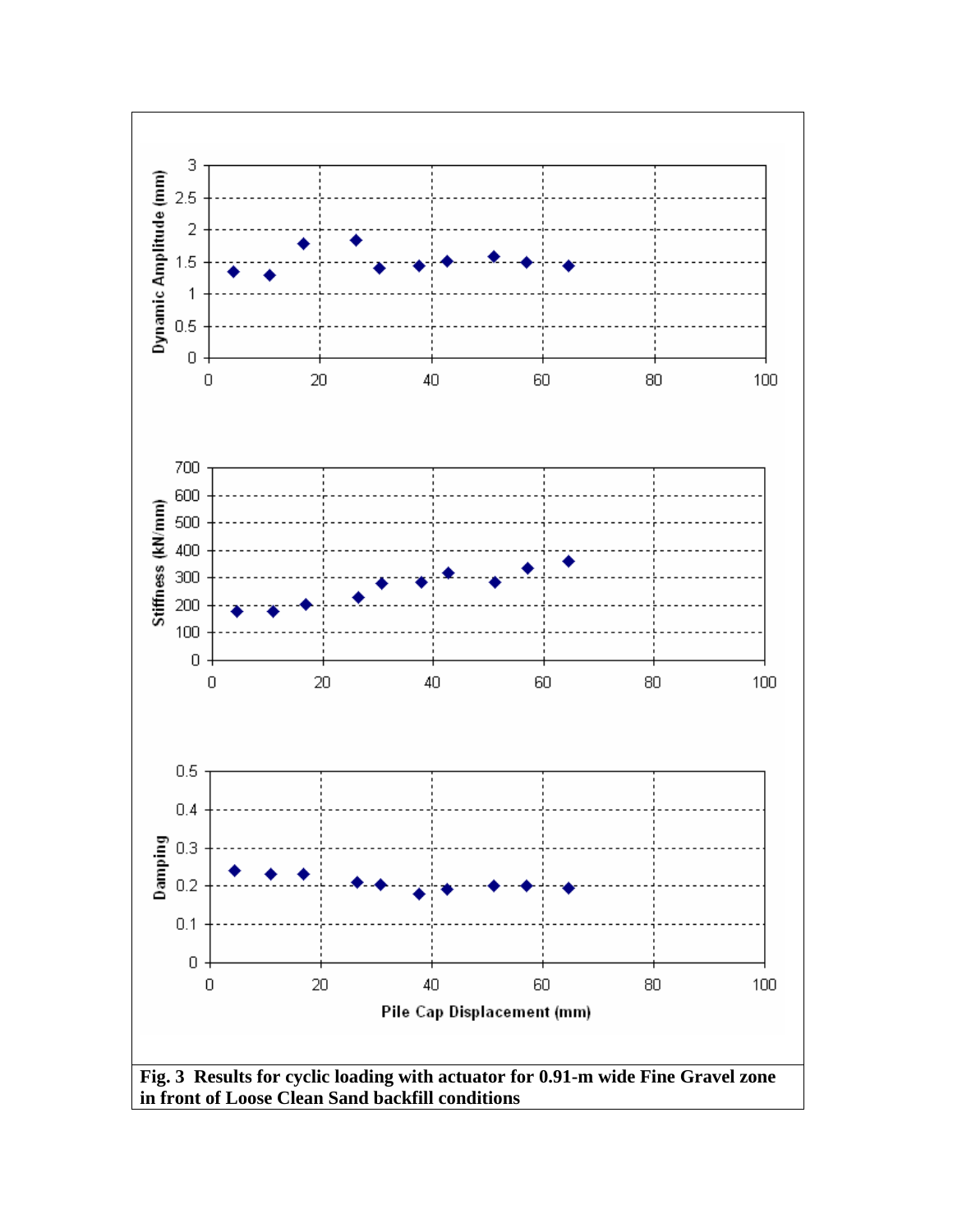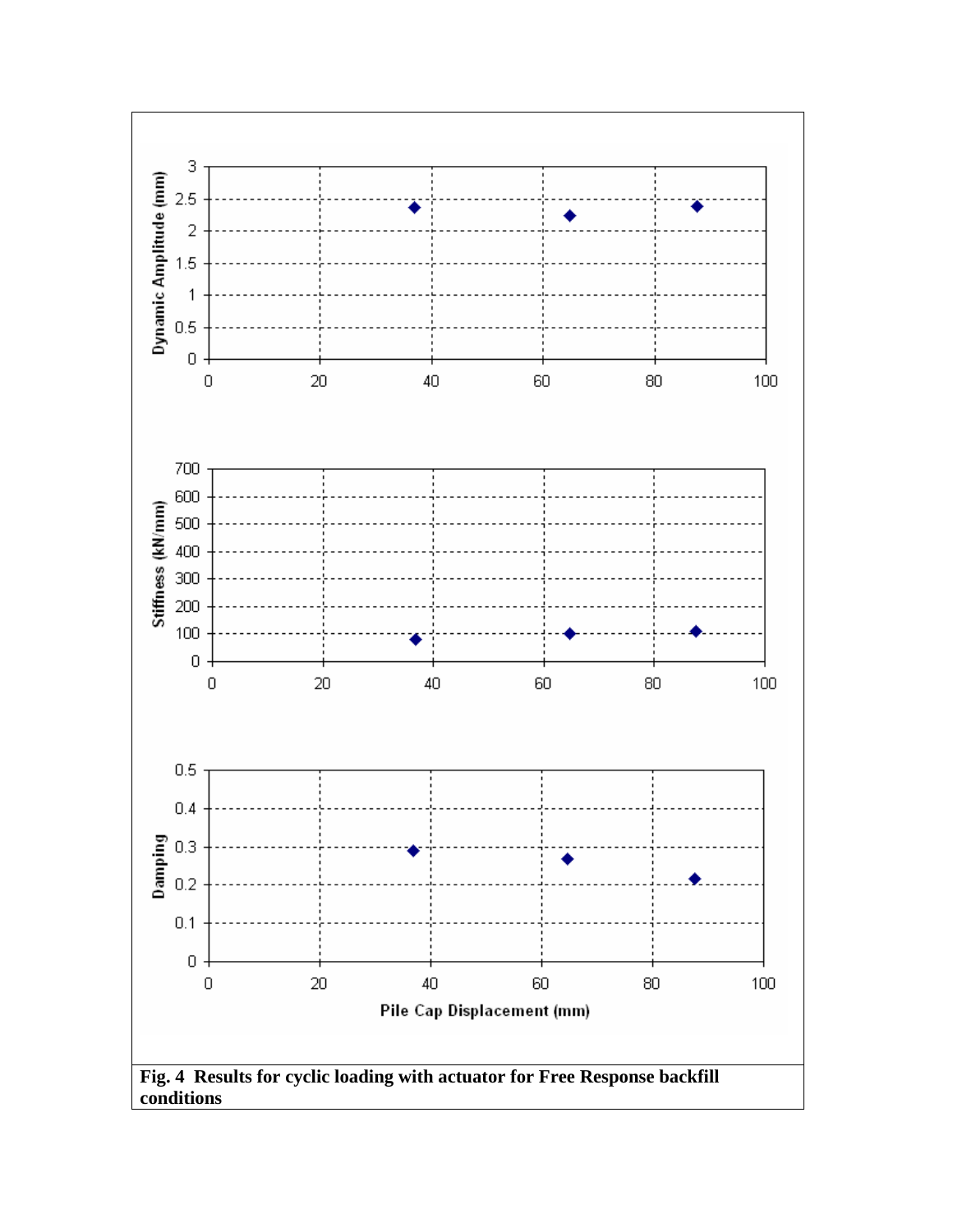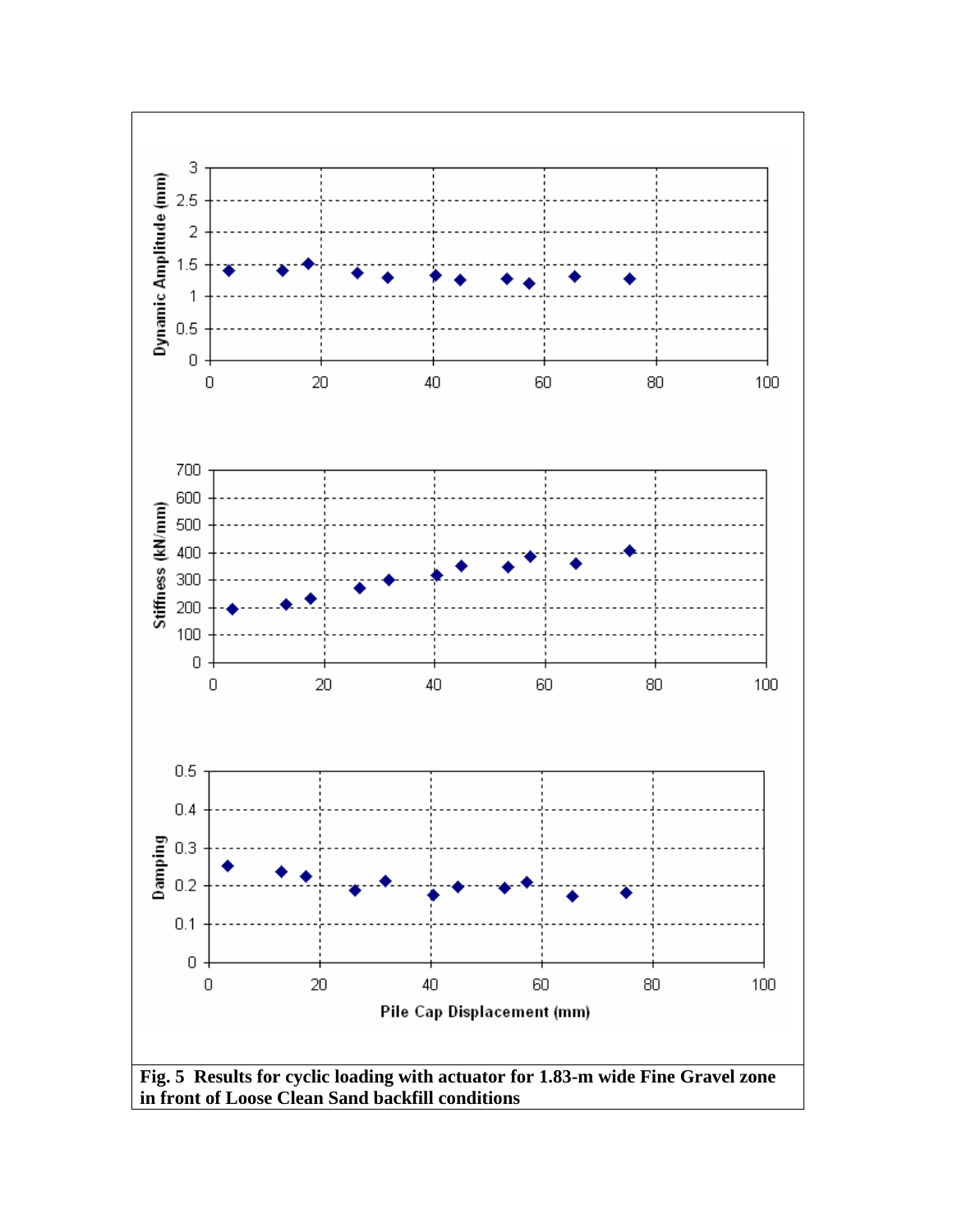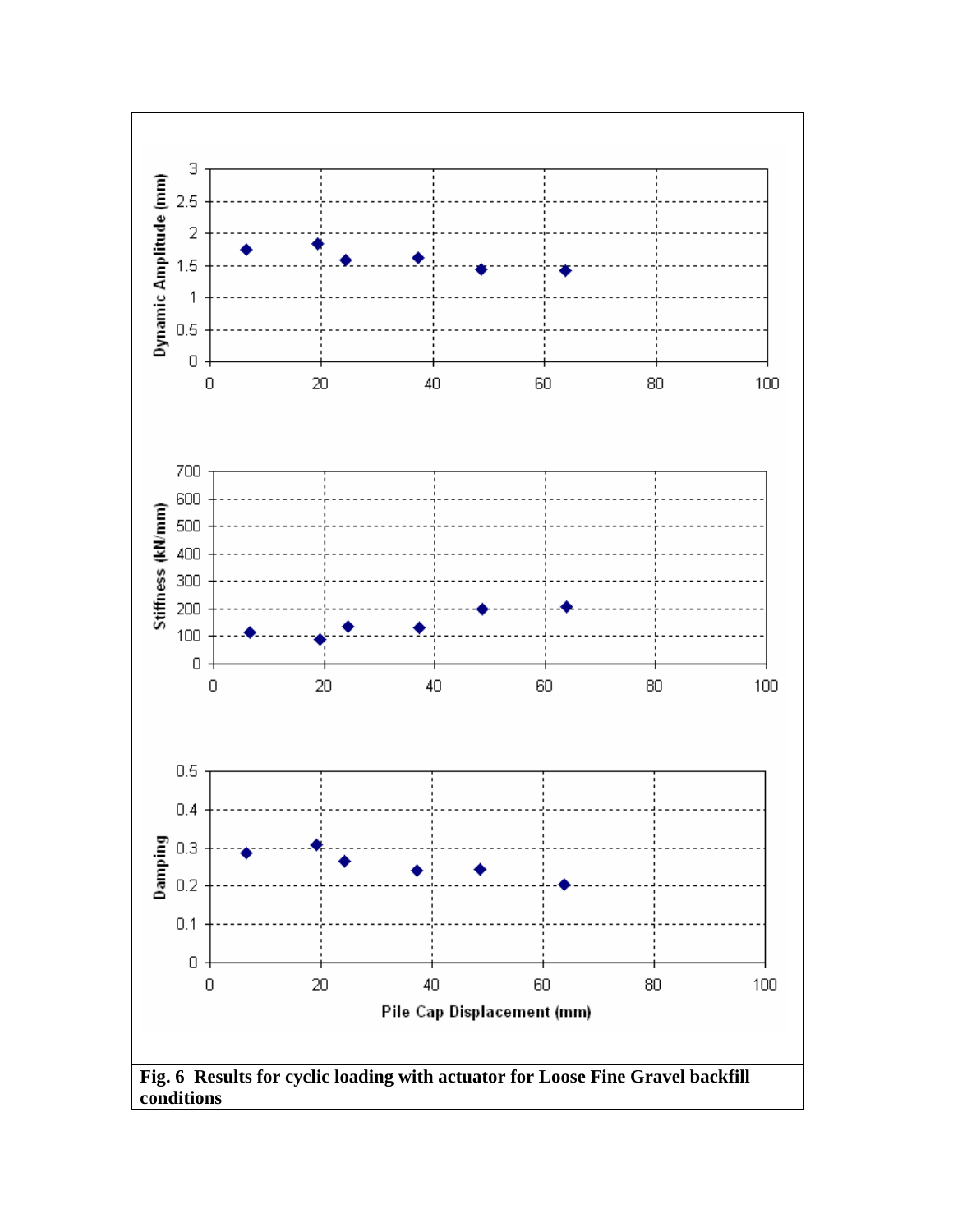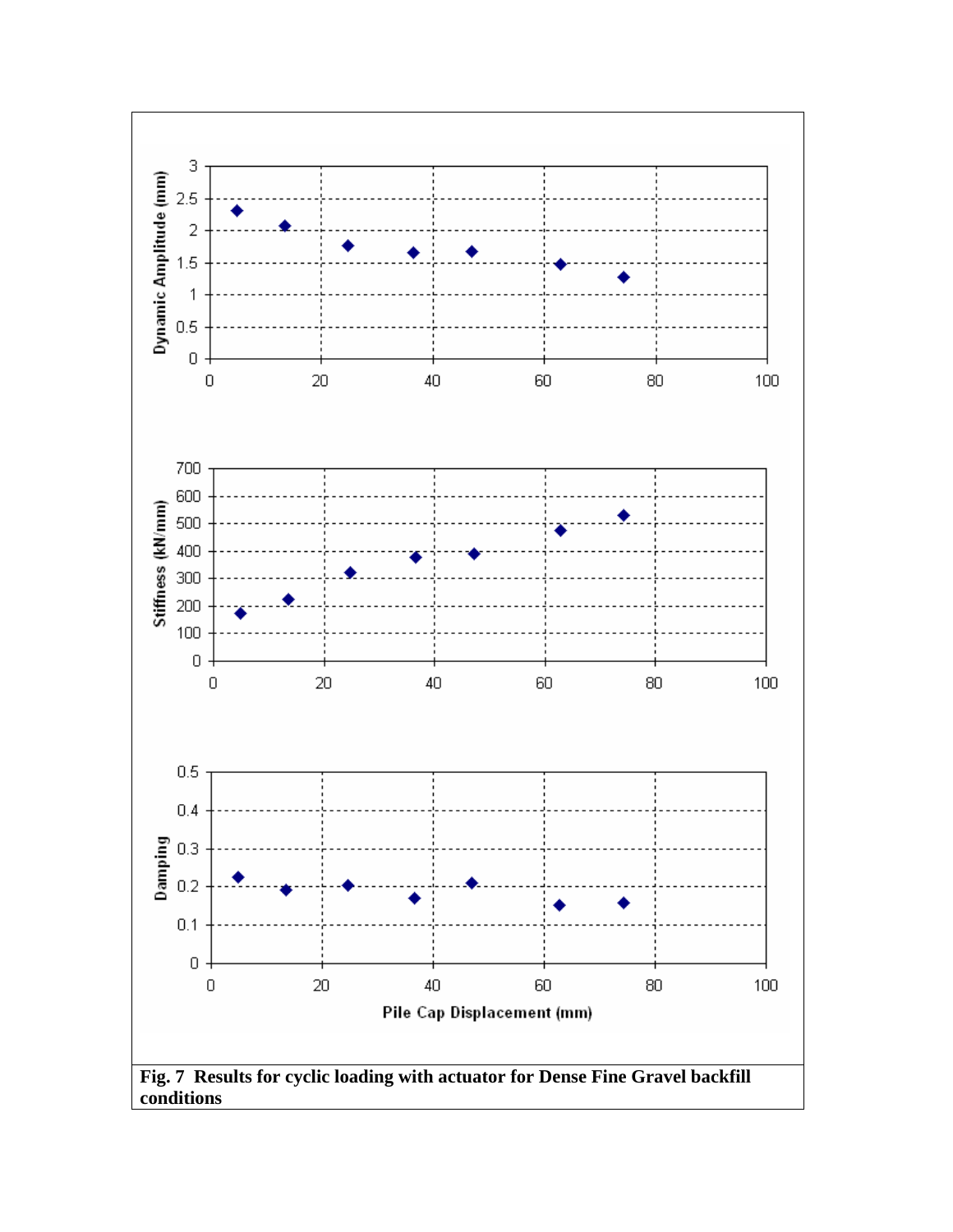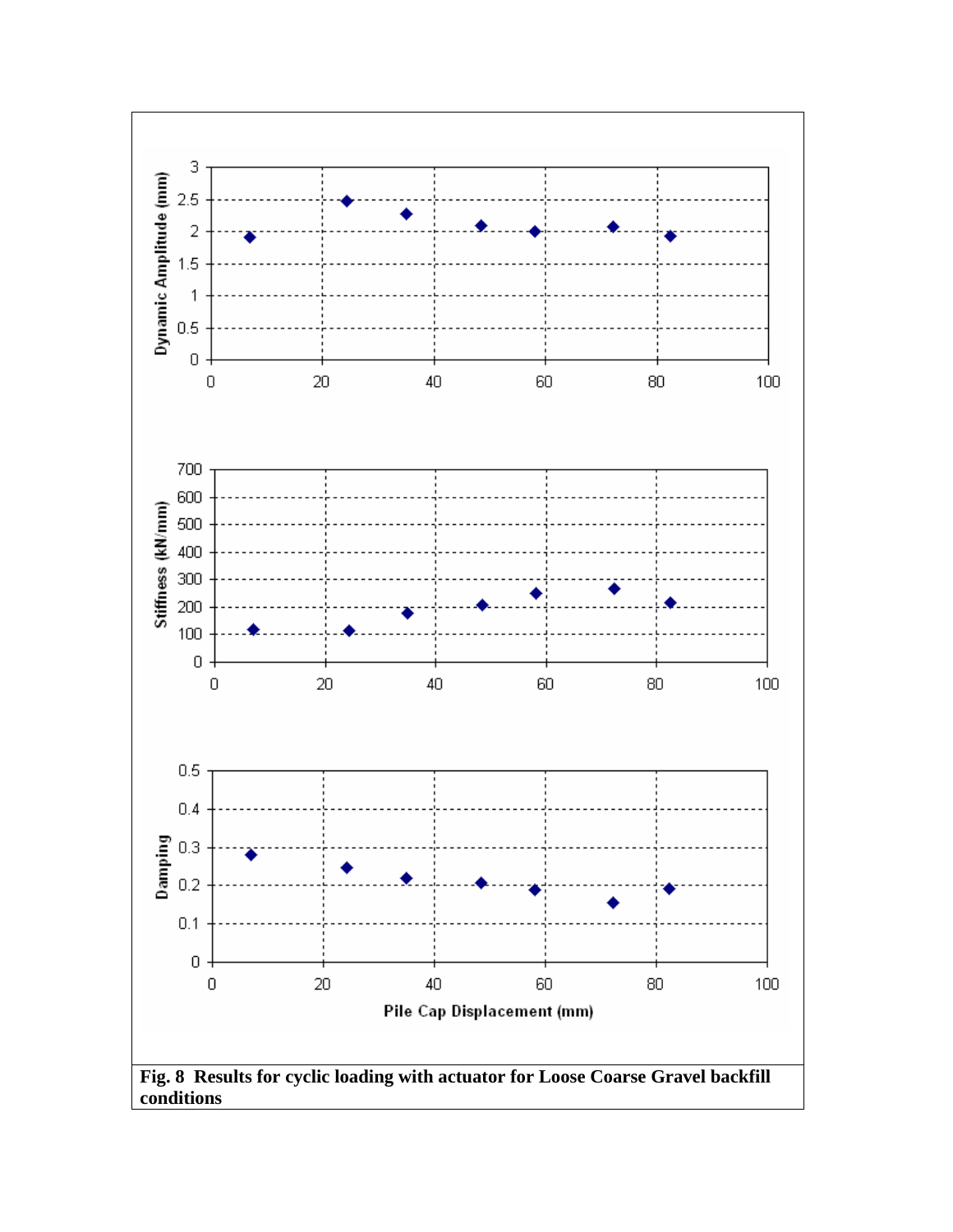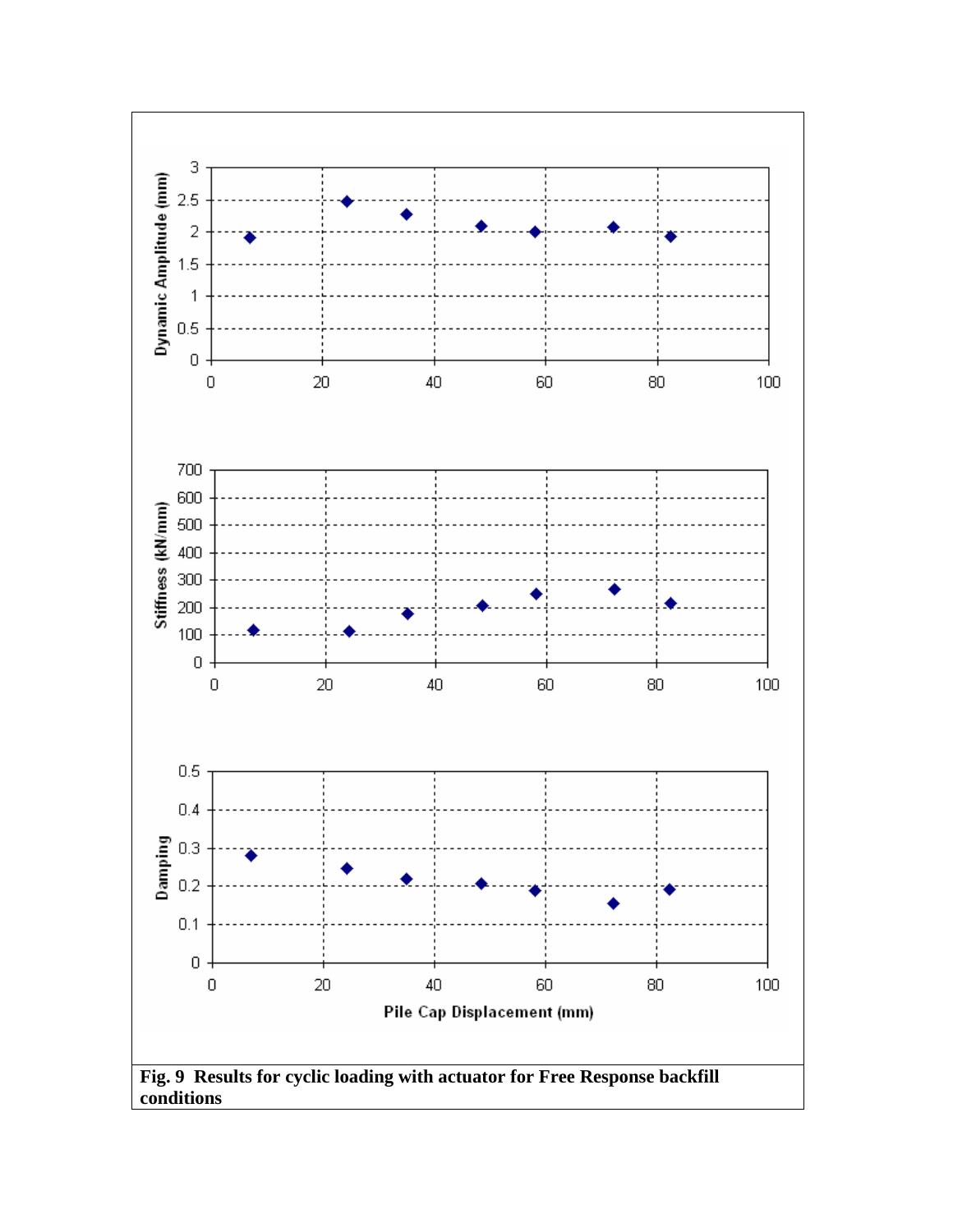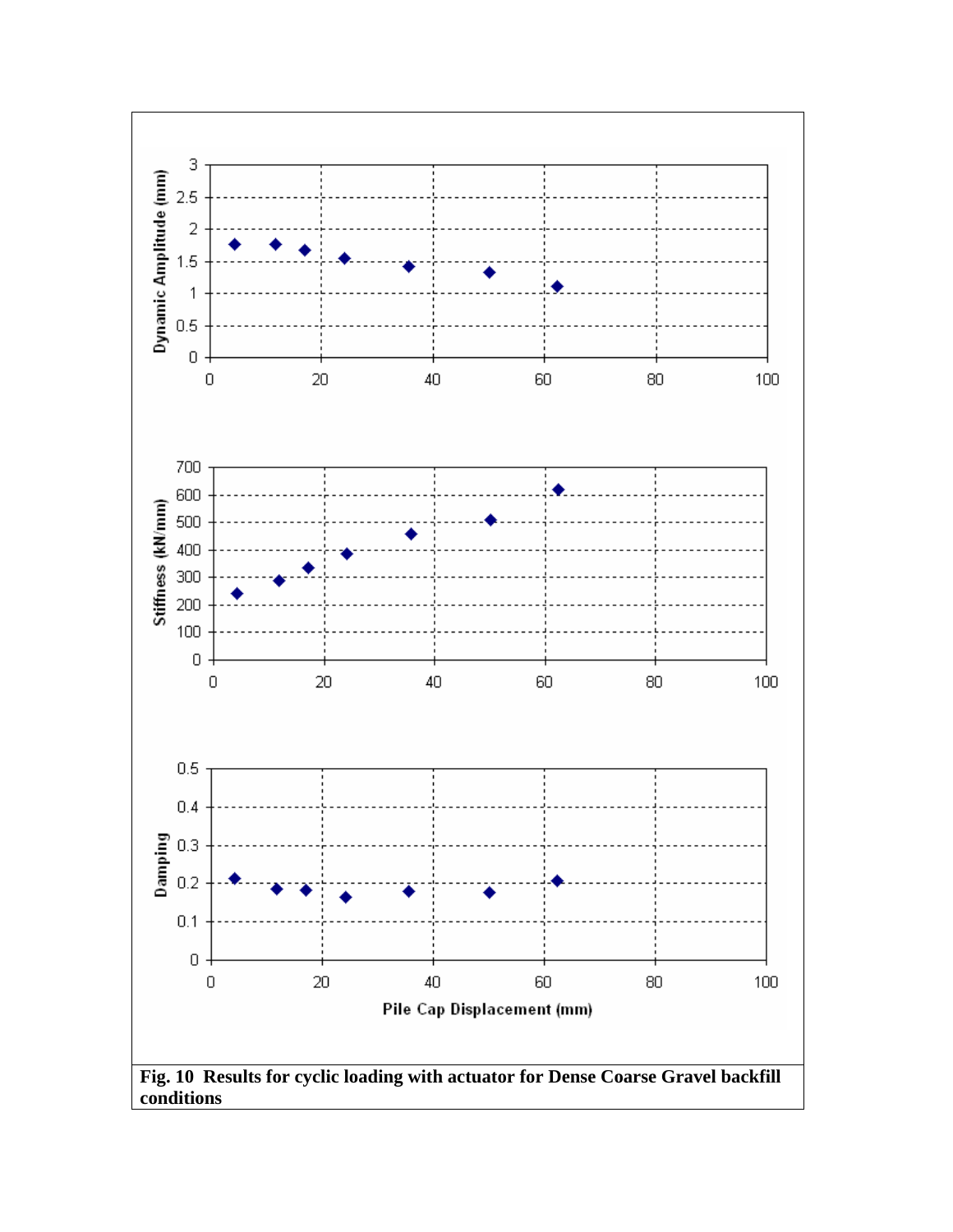

**Fig. 11 Results for dynamic loading with eccentric mass shaker for Dense Clean Sand backfill conditions** 



**Fig. 12 Results for dynamic loading with eccentric mass shaker for Loose Clean Sand backfill conditions**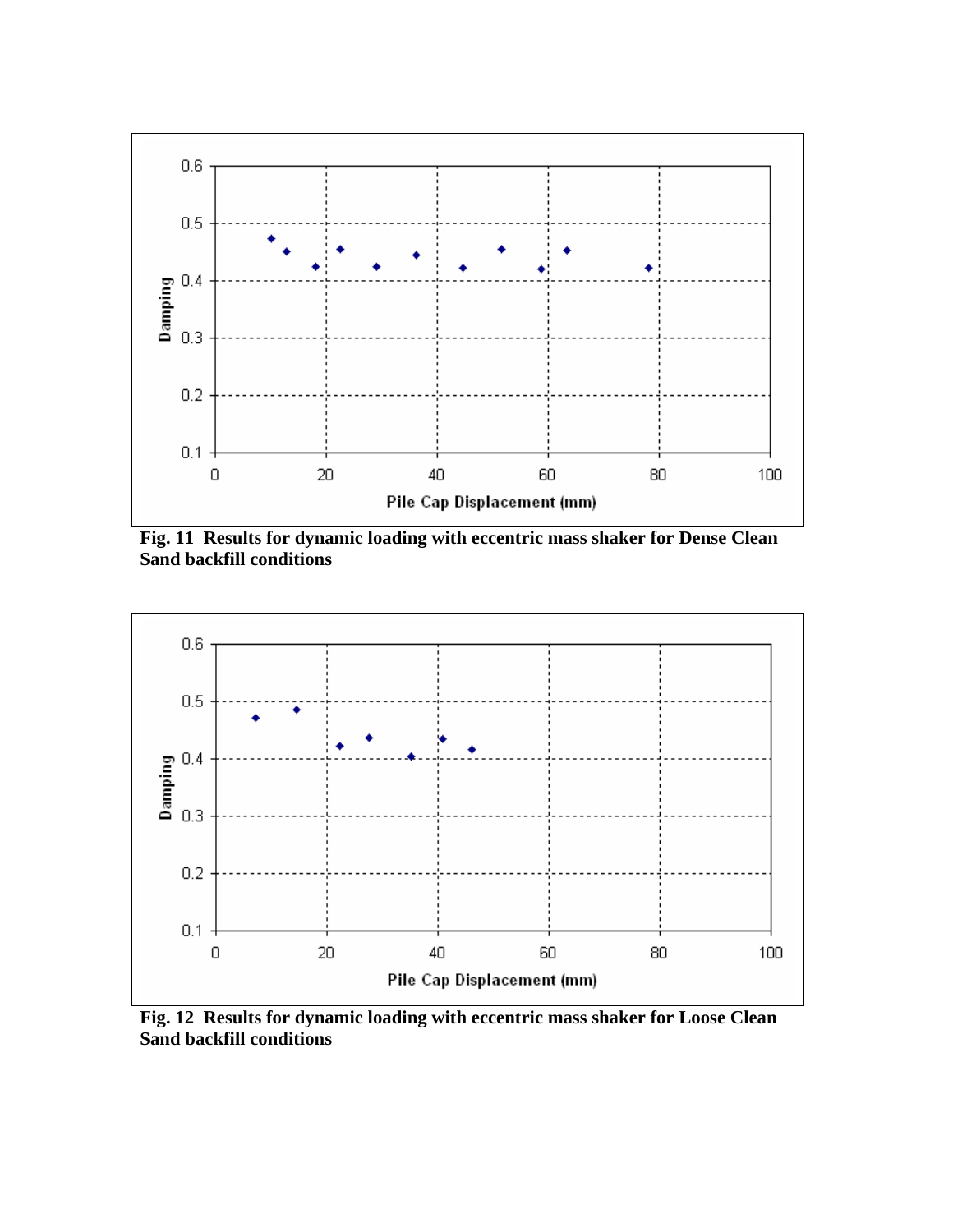

**Fig. 13 Results for dynamic loading with eccentric mass shaker for 0.91-m wide Fine Gravel zone in front of Loose Clean Sand backfill conditions** 



**Fig. 14 Results for dynamic loading with eccentric mass shaker for 1.83-m wide Fine Gravel zone in front of Loose Clean Sand backfill conditions**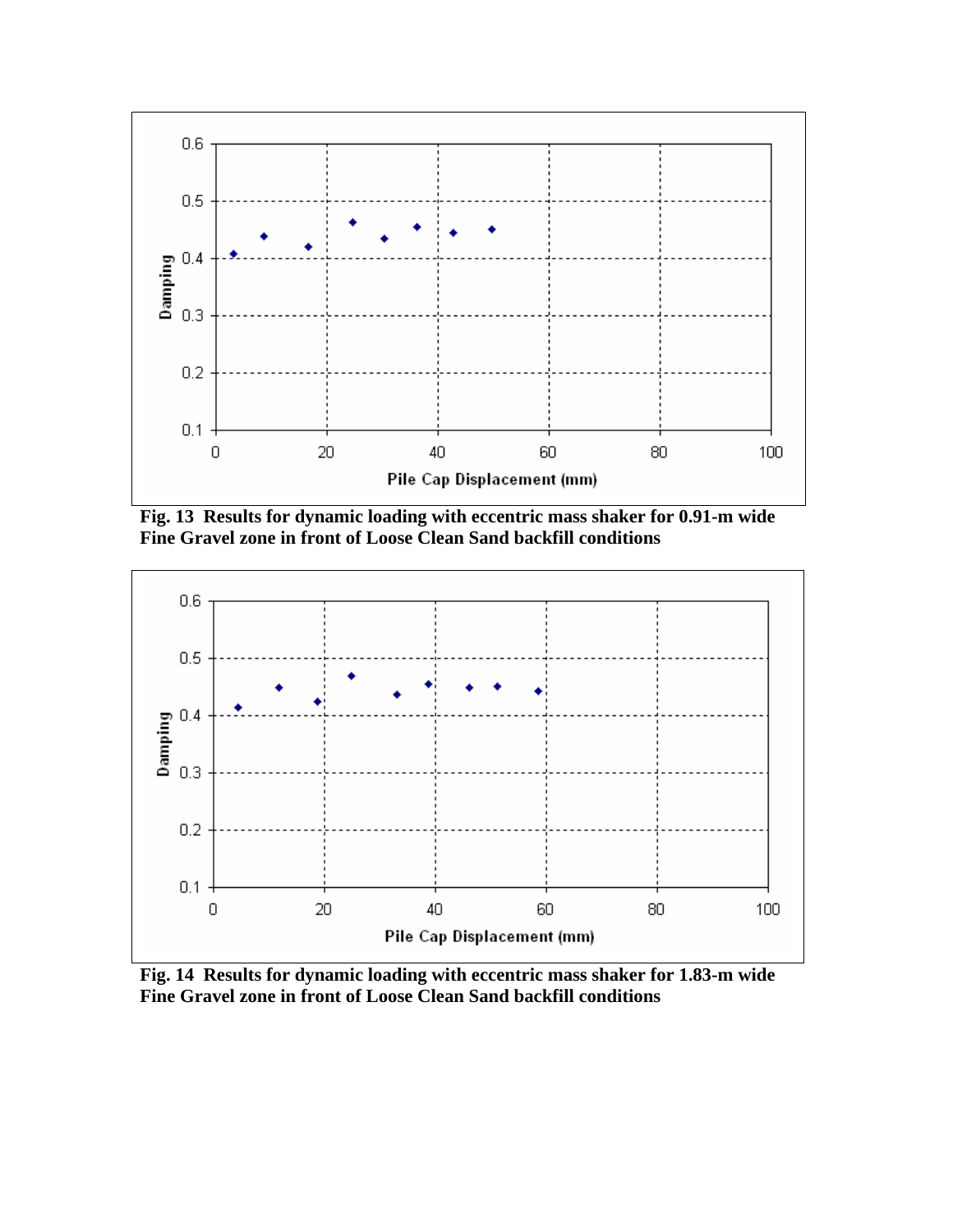

**Fig. 15 Results for dynamic loading with eccentric mass shaker for Loose Fine Gravel backfill conditions** 



**Fig. 16 Results for dynamic loading with eccentric mass shaker for Dense Fine Gravel backfill conditions**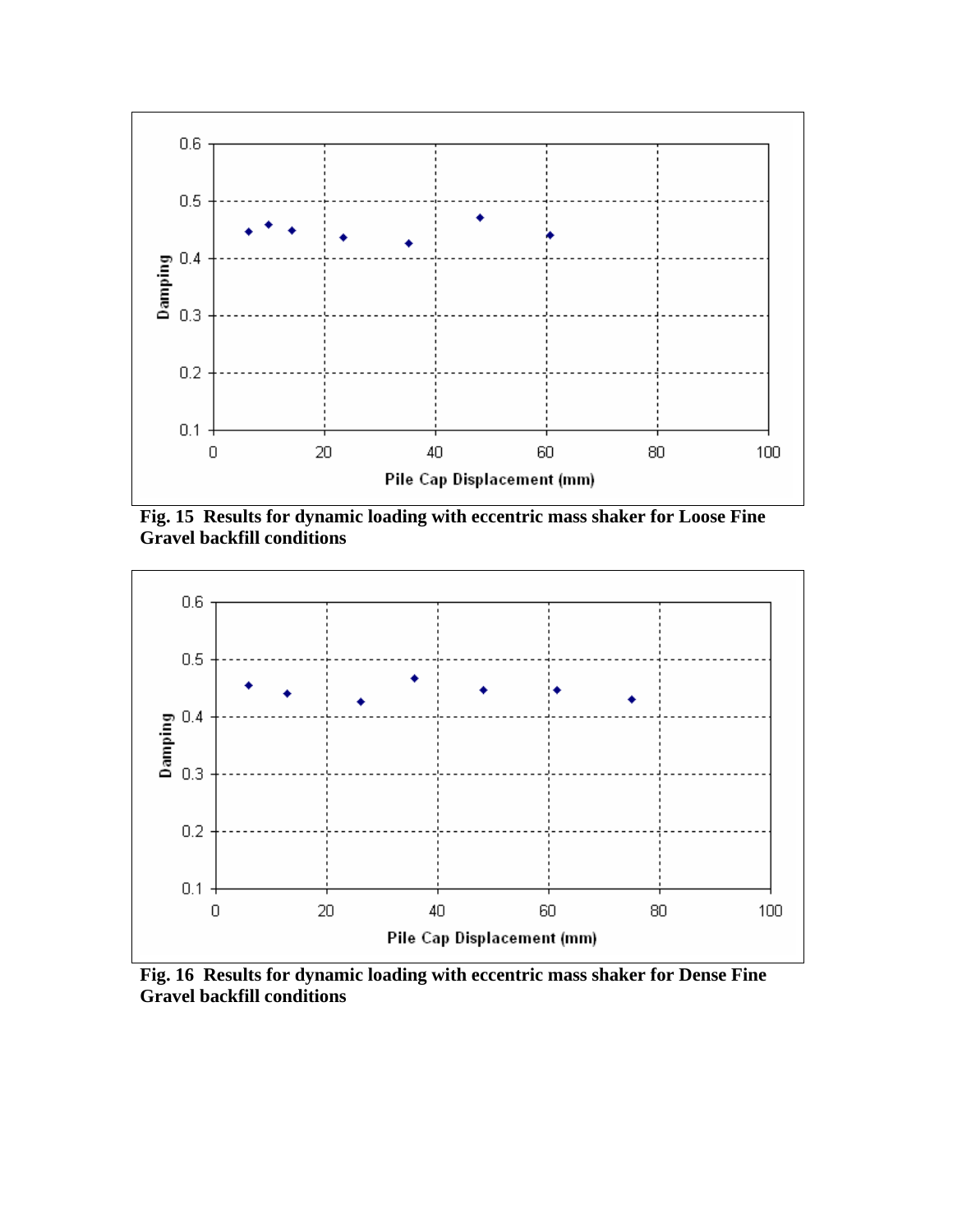

**Fig. 17 Results for dynamic loading with eccentric mass shaker for Loose Coarse Gravel backfill conditions** 



**Fig. 18 Results for dynamic loading with eccentric mass shaker for Dense Coarse Gravel backfill conditions**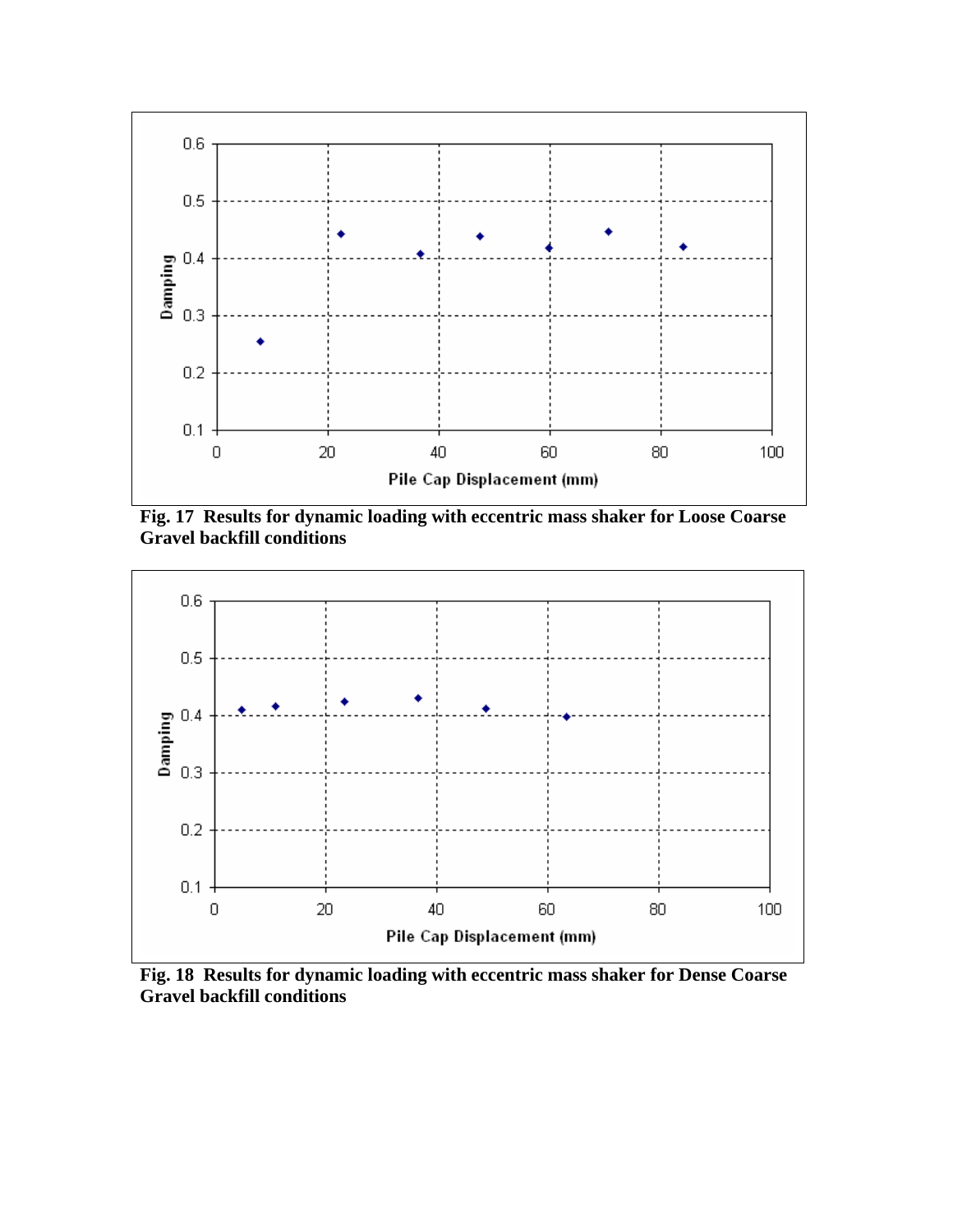

**Fig. 19 Pressure distribution for Dense Clean Sand backfill conditions** 

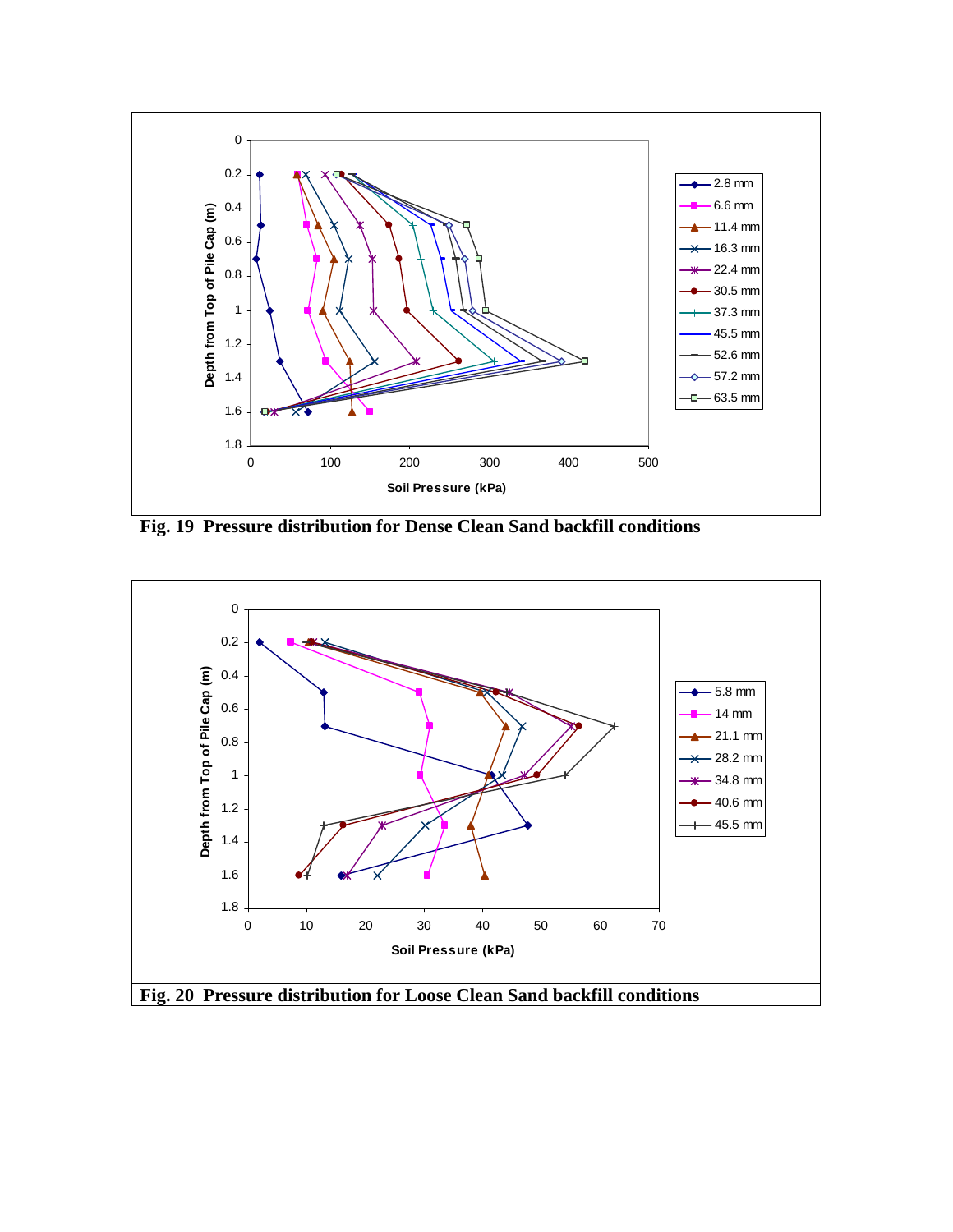

**Fig. 21 Pressure distribution for 0.91-m wide Fine Gravel zone in front of Loose Clean Sand backfill conditions**



**Fig. 22 Pressure distribution for 1.83-m wide Fine Gravel zone in front of Loose Clean Sand backfill conditions**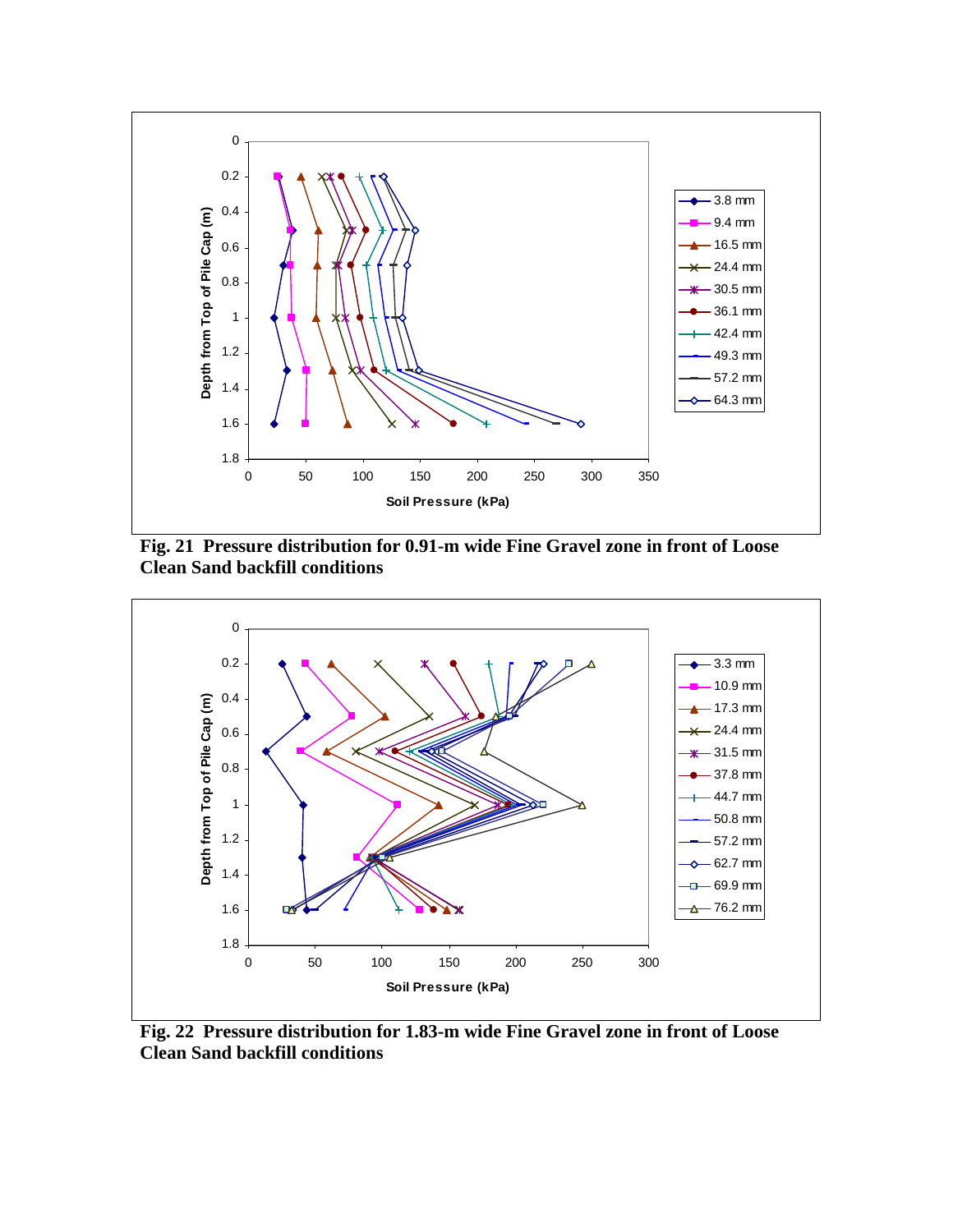

**Fig. 23 Pressure distribution for Loose Fine Gravel backfill conditions**



**Fig. 24 Pressure Distribution for Dense Fine Gravel backfill conditions**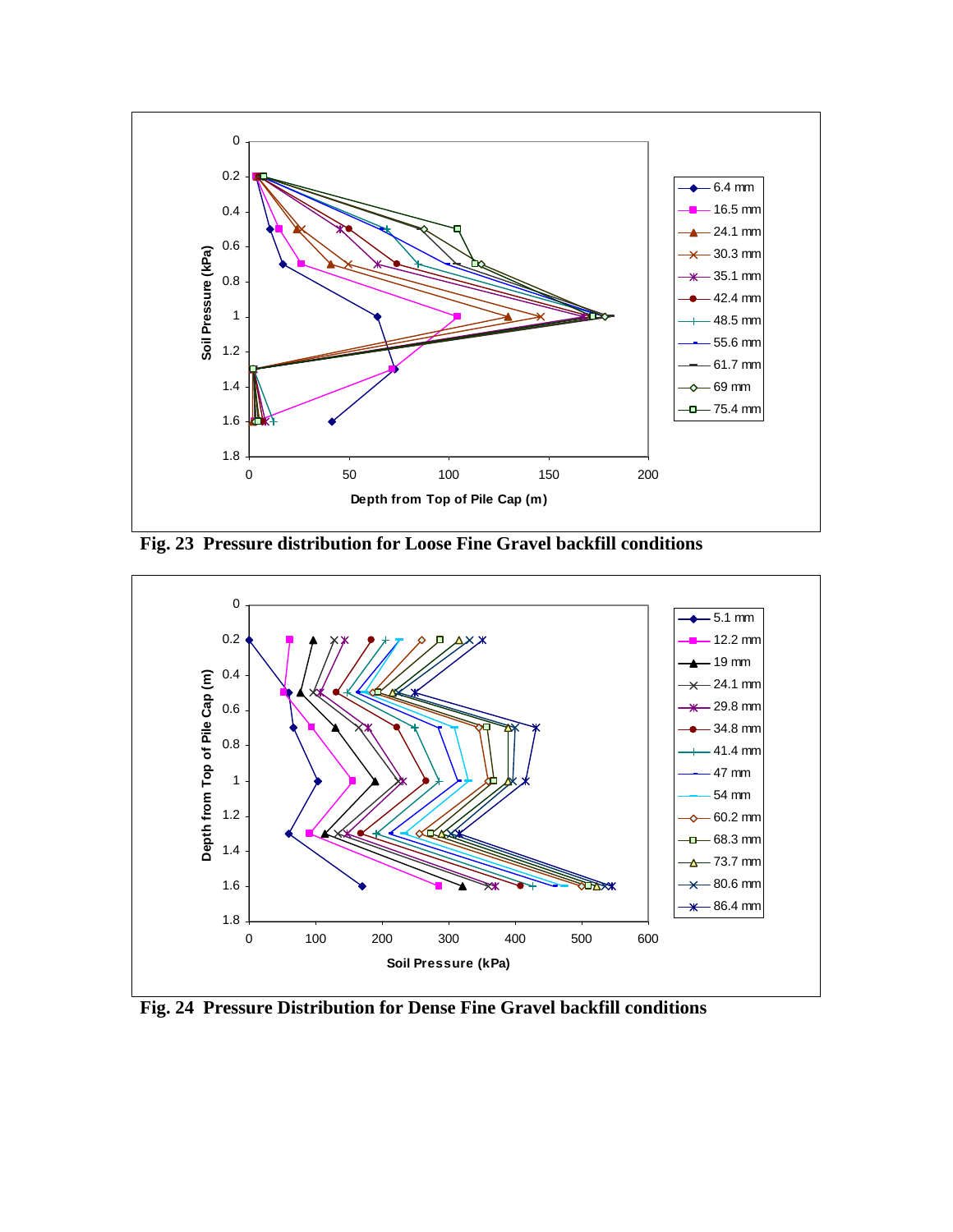

**Fig. 25 Pressure Distribution for Loose Coarse Gravel backfill conditions** 



**Fig. 26 Pressure Distribution for Dense Coarse Gravel backfill conditions**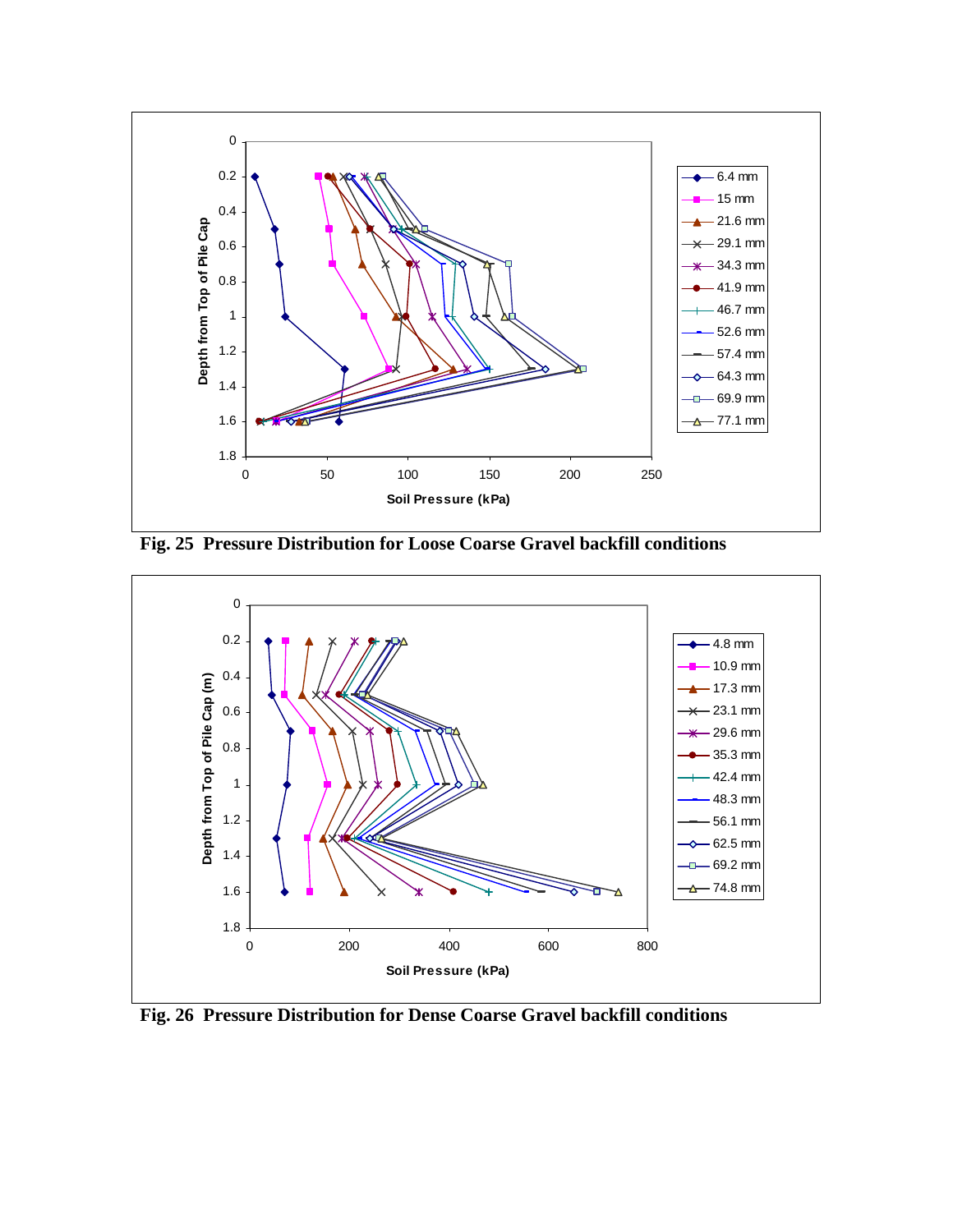

**Fig. 27 Comparison of passive forces based on measured actuator load minus the baseline response and the pressure cells**



**Fig. 28 Compressive behavior of Dense Clean Sand backfill as a function of distance from the pile cap face and of pile cap displacement level**